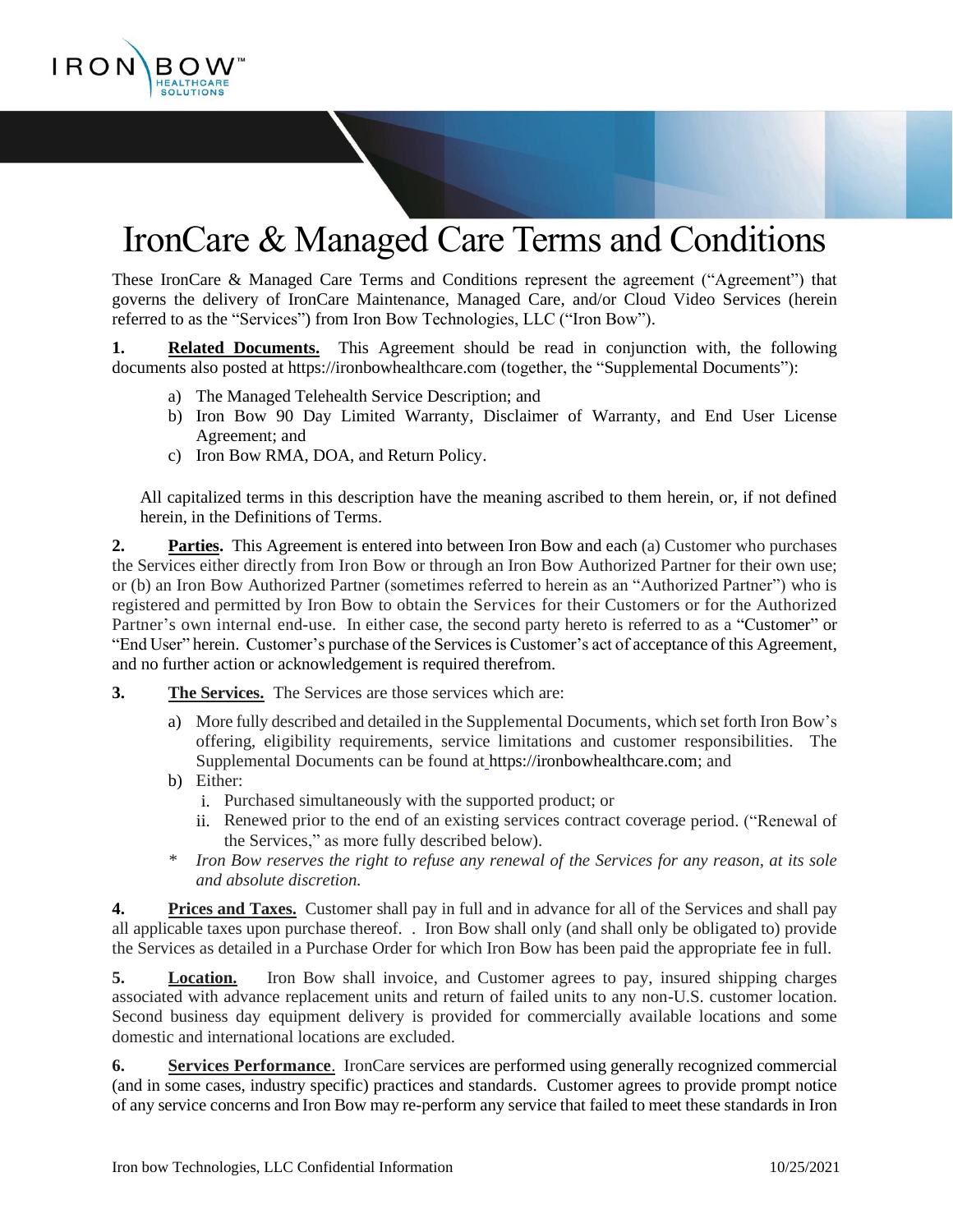Bow's sole and absolute discretion. Iron Bow is not liable for the performance or non-performance of third party vendors, their products, or their services, which are not provided by or through Iron Bow.

**7. Intellectual Property Rights.** No transfer of ownership of any intellectual property will occur under this Agreement. Iron Bow retains all right, title and interest in and to all marks related to, processes, know-how and knowledge utilized in, and components of the Services, including all worldwide intellectual property and proprietary rights. All inventions, derivatives, discoveries, intellectual property, technical communications, and records originated or prepared pursuant to this Agreement, based on information obtained from Iron Bow, or based on the Services or any part thereof, regardless of the Party responsible for the creation or discovery thereof or improvement thereto, shall be Iron Bow's exclusive property as if originally authored, created, conceived, modified or improved by Iron Bow. Customer agrees to, and shall, execute any document(s) or agreement(s) deemed necessary by Iron Bow to solidify and evidence Iron Bow's right, title and interest therein, or to obtain any form of legal protection therefore. Customer grants Iron Bow a non-exclusive, perpetual, worldwide, royalty-free right and license to any intellectual property that is necessary for Iron Bow and its designees to perform the ordered services.

### **8. Confidentiality.**

- 8.1 Customer is responsible for the security of its proprietary and confidential information. Information exchanged under this Agreement will be treated as confidential only if clearly marked and identified as such at disclosure.
- 8.2 Each Party agrees not to use any Confidential Information (as defined herein) of the other Party except in performance of this Agreement and not to disclose such information to third parties (other than, as determined by the Receiving Party in good faith, those persons with a genuine "need to know" and who will similarly limit the use and disclosure of the information, such as attorneys, accountants, commercial and investment bankers, consultants, Board members and certain key employees). All information which the Disclosing Party considers confidential will be conspicuously marked or otherwise labeled "Confidential," "Proprietary," "Sensitive" or in another manner clearly indicating its confidential and/or proprietary nature or which, in the case of oral information, is specifically identified at the time of disclosure as being confidential, proprietary or sensitive; provided, however, such oral information will be reduced to writing and delivered to the Receiving Party within ten (10) days of oral disclosure. With respect to both Parties hereto, for purposes hereof, Confidential Information will not include any information that: (i) is now or becomes in the public domain through no breach of this Agreement; (ii) is in the possession of the Receiving Party as of the date of execution hereof and is not subject to nondisclosure obligations; (iii) is independently learned by the Receiving Party from a third party without breach of this Agreement; or (iv) is required by law or order of a court, administrative agency or other governmental body to be disclosed by the Receiving Party. Each Party acknowledges that the other Party will suffer irreparable injury as a result of any use, disclosure, or duplication of its Confidential Information by the other Party in violation of the provisions of this Section 8. Accordingly, either Party will be entitled in such event to seek preliminary and final injunctive relief in addition to any other applicable remedies, including the recovery of damages. The provisions of this Section 8 will survive the termination or expiration of this Agreement. Each Party will notify the other immediately upon learning of any unauthorized use, disclosure, or duplication of Confidential Information.
- 8.3 Either Party will have the right in its good faith discretion to make such public press releases, announcements or other communications as it reasonably believes are necessary to comply with applicable federal and state securities or other laws and the regulations promulgated by the National Association of Securities Dealers ("NASD") and/or appropriate securities exchanges, as the case may be, but only to the extent of not divulging any proprietary or Confidential Information of the other Party.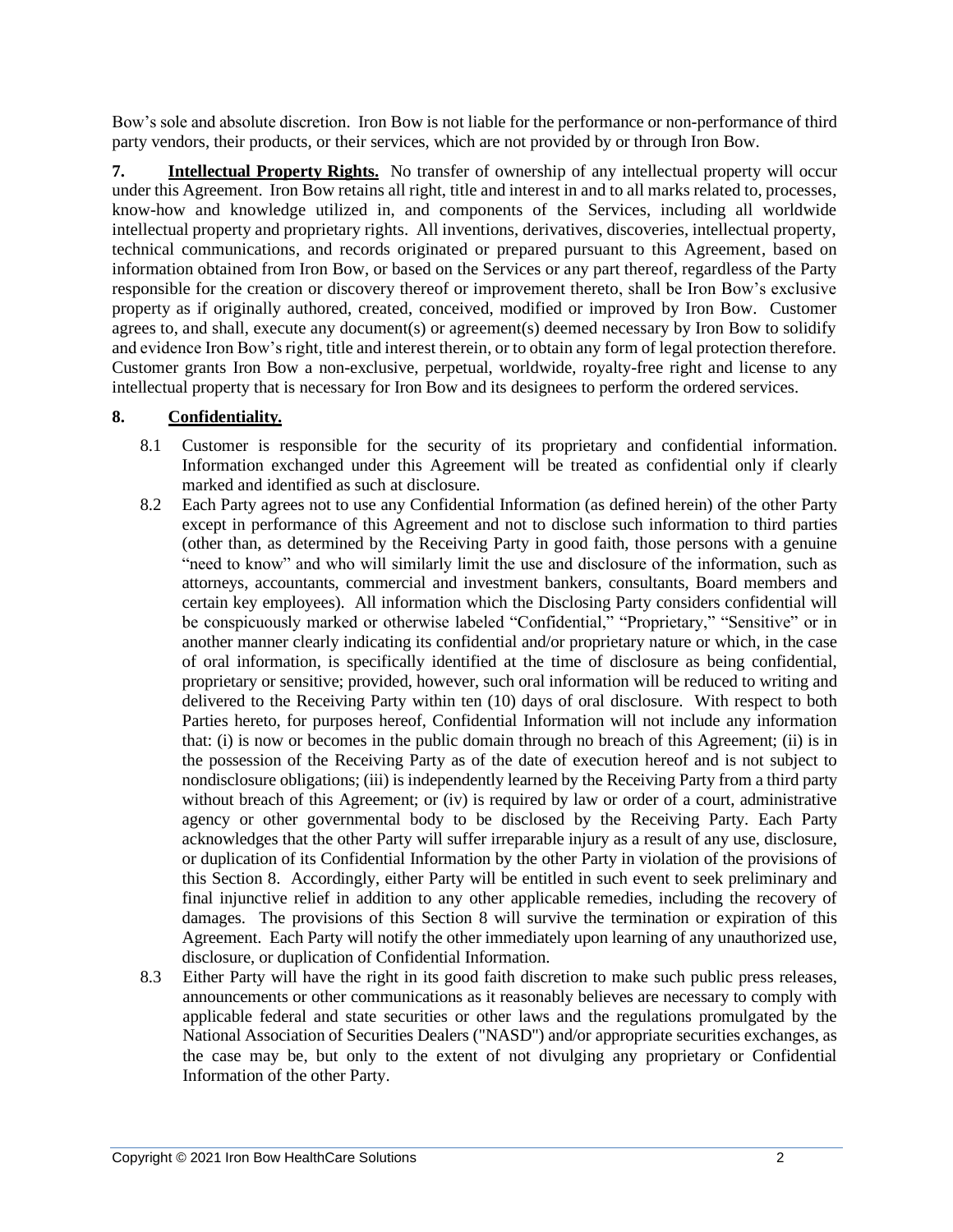**9. Personal Information.** Each party shall comply with their respective obligations under applicable data protection legislation. Iron Bow does not intend to have, and Customer shall not grant Iron Bow, access to personally identifiable information ("PII"), personal health information ("PHI"), or any similarly restricted and protected information of Customer or any third party (together referred to herein as "Customer Protected Information"). To the extent Iron Bow is granted or has access to Customer Protected Information stored on a system or device of Customer, such access will likely be incidental to Iron Bow's primary function and Customer will remain the data controller of Customer Protected Information at all times. Iron Bow will use any Customer Protected Information to which it is granted or has access strictly for purposes of delivering the services ordered.

#### **10. Indemnification; Limitation of Liability.**

- 10.1 **Iron Bow's Indemnification Obligation.** Iron Bow shall, at its sole expense, indemnify, defend and hold harmless Customer from any and all damages, losses, costs and claims based upon: (i) an allegation that any of the Services supplied under this Agreement infringes or constitutes wrongful use of any patent, copyright, trademark, trade secret or other proprietary right of any third party; and/or (ii) any grossly negligent or intentionally wrongful act or omission by Iron Bow in the performance of any of the Services supplied under this Agreement, to the proportionate extent Iron Bow is found to be grossly negligent or to have acted intentionally wrongfully. However, Iron Bow shall only be obligated to indemnify, defend and hold harmless Customer pursuant to the foregoing in the event that Customer grants Iron Bow sole control of, and fully cooperates in, the defense and settlement of any such damages, losses, costs and claims. In the event that any of the Services supplied under this Agreement is found to infringe on any intellectual property right of any third-party, Iron Bow may, at its sole and absolute discretion: (a) modify the Services so as to be non-infringing and materially equivalent; (b) procure a license from the owner of the infringed intellectual property, at Iron Bow's sole and absolute discretion; or (c) refund to Customer the prorated balance of any pre-paid amount. The preceding sentence represents Customer's sole recourse and entitlement in the event any of the Services are found to infringe on any intellectual property right of any third-party, and Customer specifically and irrevocably waives its rights to pursue any other or additional damages or compensation of any kind.
- 10.2 **Customer's Indemnification Obligation.** Customer shall, at its sole expense, indemnify, defend and hold harmless Iron Bow and its subsidiaries, respective officers, directors, employees, agents, successors, subcontractors, suppliers and assigns, (collectively and individually, the "Indemnified Parties") from and against any and all claims, losses, damages, injury, liability, expenses of whatever form or nature and costs, including but not limited to reasonable attorneys' fees and court costs, resulting from, arising out of, or in any way connected with this Agreement, whether or not caused or contributed to by Iron Bow based upon: (i) Customer's use of the products covered by the Services or harm caused thereby; (ii) any negligence or alleged negligence or other tortious conduct on the part of Customer or Customer's agents, invitees, employees, contractors, subcontractors, officers, directors, and/or end users; (iii) an allegation that any of the Services or covered product, or portion thereof, infringes or constitutes wrongful use of any patent, copyright, trademark, trade secret or other proprietary right of any third party due to the manner in which Customer deployed, utilized, or combined the Services or covered product with other products, services, and/or software that was not approved by Iron Bow in writing; (iv) representations or statements about Iron Bow and/or any of its products or services not specifically authorized by Iron Bow herein or otherwise in writing; (v) alterations of a covered product; and (vi) violation of any applicable law, regulation, or order.
- 10.3 **Liability for Customer Protected Information.** Customer acknowledges that any grant of access or actual access to Customer Protected Information is an error and breach of this Agreement by Customer. Therefore, Customer shall remain responsible for the security of its proprietary and confidential information, including all Customer Protected Information, and shall at its sole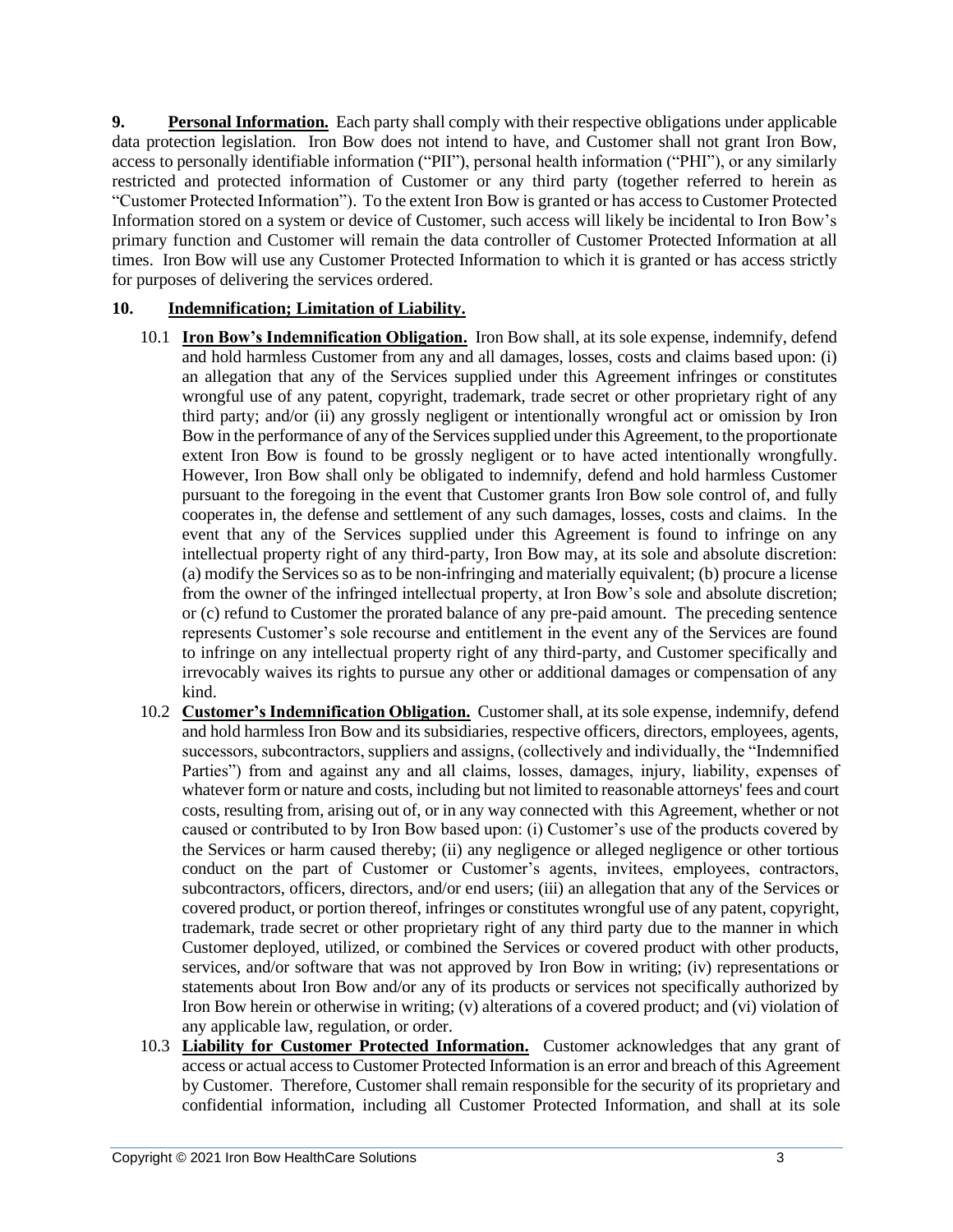expense, indemnify, defend and hold harmless Iron Bow and its subsidiaries, respective officers, directors, employees, agents, successors, subcontractors, suppliers and assigns, (collectively and individually, the "Indemnified Parties") from and against any and all claims, losses, damages, injury, liability, expenses of whatever form or nature and costs, including but not limited to reasonable attorneys' fees and court costs, resulting from, arising out of, or in any way connected with such a grant of access or actual access to Customer Protected Information, whether or not caused or contributed to by Iron Bow.

10.4 **Limitation of Liability.** IRON BOW'S AND ITS ASSIGNS' LIABILITY FOR ANY DIRECT LOSS OR DAMAGE ARISING OUT OF THIS AGREEMENT AND ANY ORDER SHALL BE LIMITED TO, AND SHALL UNDER NO CIRCUMSTANCES EXCEED, THE PRICE PAID BY CUSTOMER FOR THE SERVICES GIVING RISE TO THE CLAIM (EXCLUDING GROSS SALES TAX). UNDER NO CIRCUMSTANCES WILL IRON BOW OR ITS SUBSIDIARIES, INCLUDING IRON BOW'S AND ITS SUBSIDIARIES' RESPECTIVE OFFICERS, DIRECTORS, EMPLOYEES, AGENTS, SUCCESSORS, ASSIGNS, SHAREHOLDERS, SUBCONTRACTORS OR LICENSORS, BE LIABILE FOR ANY INDIRECT, INCIDENTAL, CONSEQUENTIAL, SPECIAL OR PUNITIVE DAMAGES, OR FOR THE LOSS OF PROFITS, REVENUE, TIME, OPPORTUNITY OR DATA, WHETHER IN AN ACTION IN CONTRACT, TORT, PRODUCT LIABILITY, STATUTE, EQUITY OR OTHERWISE, EVEN IF ADVISED OF THE POSSIBILITY OF THOSE DAMAGES. UNDER NO CIRCUMSTANCES WILL IRON BOW'S OR ITS SUBSIDIARIES', INCLUDING IRON BOW'S AND ITS SUBSIDIARIES' RESPECTIVE OFFICERS', DIRECTORS', EMPLOYEES', AGENTS', SUCCESSORS', ASSIGNS', SHAREHOLDERS', SUBCONTRACTORS', OR LICENSORS' CUMULATIVE LIABILITY EXCEED THE AMOUNT CUSTOMER PAID IRON BOW FOR THE SERVICES IN CONTROVERSY.

#### **11. Service Exclusions.**

- 11.1 The Services do not cover any damage or failure caused by:
	- a) Any service, software, or product not provided by Iron Bow which impacts products or the Services (regardless of whether such service, software, or product is performing as intended by its manufacture, failing to function properly, or any functional limitations thereof);
	- b) Installation or operation of any covered product not in accordance with instructions supplied by Iron Bow;
	- c) Improper deployment, use, combination, site preparation, site conditions, environmental conditions, or any other factor not in compliance with the applicable Supplemental Documents, prerequisites, and/or Customer responsibilities;
	- d) Alterations, modifications, repair or maintenance not performed by Iron Bow;
	- e) Abnormal physical or electrical stress, abnormal environmental conditions, misuse, abuse, negligence, accident, fire or water damage, electrical disturbances, damage related to relocation or transport of the covered product, or any other cause beyond Iron Bow's reasonable control;
	- f) Any software not provided by Iron Bow; or
	- g) Malware (e.g. virus, worm, etc.) not introduced by Iron Bow.
- 11.2 The Services do not cover any of the following:
	- a) Any product, software, or service provided or licensed for beta, evaluation, testing or demonstration purposes;
	- b) Any temporary software modules;
	- c) Any product or software that Iron Bow expressly provides on an "As Is" basis;
	- d) Any consumable parts or components such as batteries, protective coatings, etc., which are designed to diminish over time; or
	- e) Any software for which Iron Bow does not receive a license fee.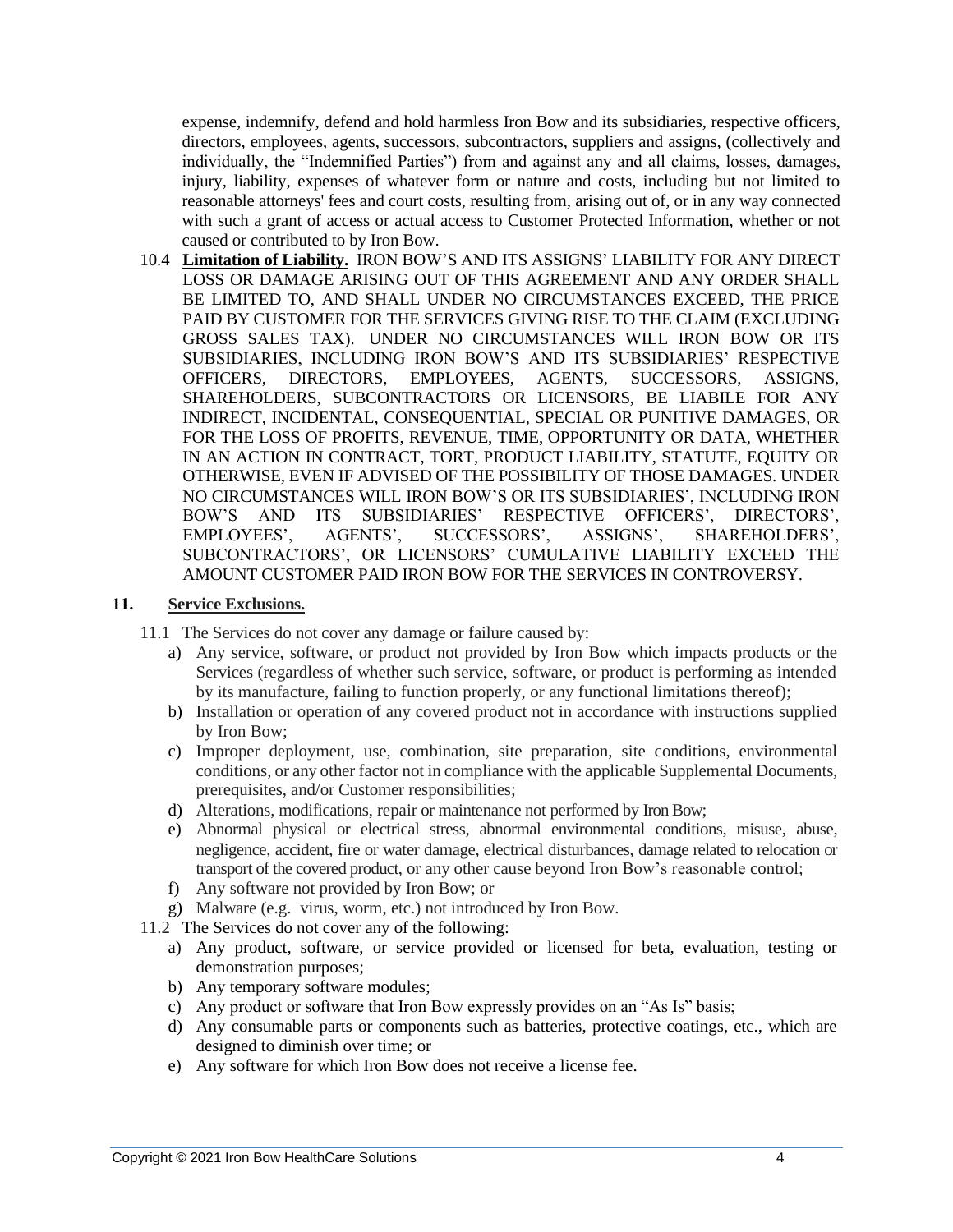**12. Registration**. Customer shall provide the necessary information to register the product to be supported as soon as practicable after the purchase of the Services. In the event a covered product, with proactive monitoring as a component of the Services, changes location, to ensure continued and effective IronCare, Customer must notify Iron Bow of the relocation in writing at least twenty-four (24) hours prior to said relocation, and Customer must further provide the necessary information requested by Iron Bow to make a proper adjustment to the registration. IRON BOW IS NOT OBLIGATED TO PROVIDE THE SERVICES IF CUSTOMER DOES NOT COMPLY AND COOPERATE WITH ITS OBLIGATIONS AS STATED HEREIN. The Services are nontransferable, and shall inure only to the benefit of the original purchaser thereof.

**13. Assignment.** Customer shall not, and may not, assign this Agreement, in whole or in part, or its rights or obligations hereunder, without Iron Bow's prior express written consent. In the event of an unauthorized attempted or purported assignment of this Agreement by Customer, Iron Bow shall have an immediate right to terminate this Agreement without any liability whatsoever, and Customer nor its purported assignee shall have any right to continue the Services nor any refund related thereto. This Agreement may be executed and performed by Iron Bow affiliates or assignees.

**14. Renewal of the Services.** Iron Bow may, in its sole and absolute discretion, offer the option for Customer to purchase Renewal of the Services. Renewal of the Services must be purchased and registered prior to the expiration of the existing service contract. *Any attempt to purchase Renewal of the Services after the expiration of the existing service contract may be subject to a fee to inspect the subject product, at Iron Bow's sole and absolute discretion. Iron Bow reserves the right to refuse any purchase of Renewal of the Services which Iron Bow determines would require inspection, for any or no reason, at its sole and absolute discretion, before or after inspection thereof.*

## **15. Term and Termination.**

- 15.1 **Term.** This Agreement shall commence on the date of purchase of the subject service contract, or the date of expiration of the previous service contract in the event of a service contract renewal, and remain effective for the warranty, coverage, or service period specified in the order and for which Iron Bow is paid in full at the time of purchase.
- 15.2 **Advance Termination.** Notwithstanding anything to the contrary in this Agreement, Customer may terminate this Agreement, with or without cause, on thirty (30) days written notice to Iron Bow.
- 15.3 **Termination for Cause.** Iron Bow shall have the right to terminate this Agreement immediately, and without any liability whatsoever to Customer or any third party, in the event that Customer (i) breaches any material term hereof or fails to perform or observe any condition of this Agreement (in Iron Bow's sole discretion); (ii) fails to make timely payment on any order for the Services; (iii) fails to fulfill its obligations and responsibilities hereunder (including under any Supplemental Document) which adversely affects Iron Bow or its ability to provide the Services in its normal course and pursuant to its standard practices; (iv) becomes insolvent; or (v) has a receiver or other similar officer appointed. Failure by Iron Bow to take such action, immediately or otherwise, shall not constitute a waiver of said right or any other right Iron Bow may have through contract, law or otherwise.
- 15.4 **Effect of Termination.** Under no circumstances shall Customer be entitled to any refund due to a termination of this Agreement pursuant to this Section 15. Upon the effective date of any proper termination pursuant to this Section 15, Iron Bow's obligation to provide any and all services hereunder shall cease without any further or additional liability or obligation on Iron Bow's behalf.

**16. One Year Limitation; Discrepancies.** Customer may not bring a claim or action regardless of form, arising out of or related to this Agreement, including any claim of fraud or misrepresentation, more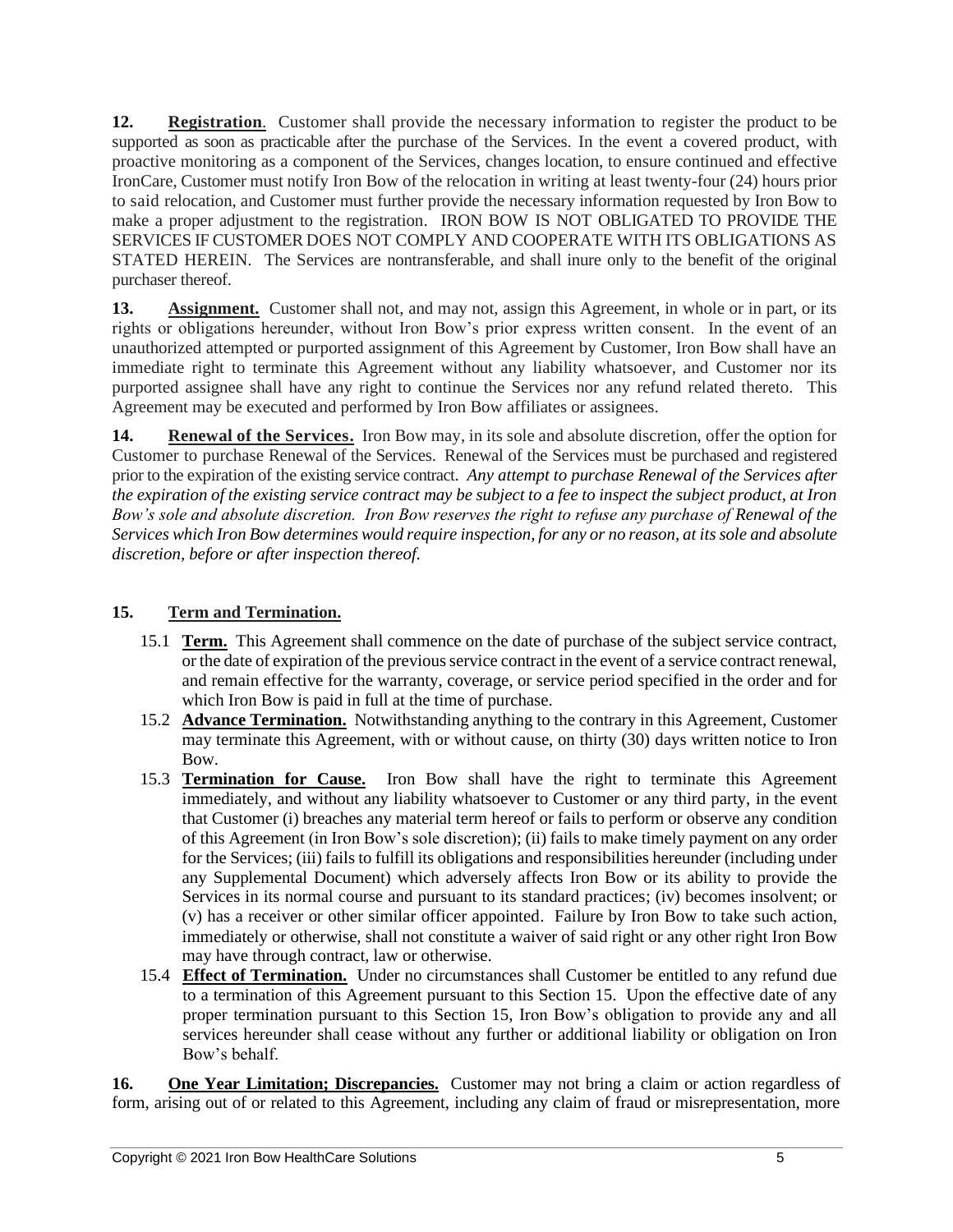than one (1) year after the expiration of the term of any of the Services at issue, or more than one (1) year after any such cause of action accrues, whichever is earlier. In addition, Customer agrees to bring any administrative discrepancies, including but not limited to, invoice errors, shipment discrepancies and return variances, to Iron Bow's attention in writing within ten (10) days from the date of the incident's occurrence (e.g. invoice date, receipt of good, provision of service, etc.). Customer's failure to raise an administrative discrepancy (with appropriate supporting documentation) within this period will result in the waiver of Customer's right to dispute the incident at a future date.

**17. Force Majeure.** Neither Customer nor Iron Bow shall be liable for any delay in delivery, or delay in the performance of other acts required hereunder (except an obligation to make payment), when resulting from causes wholly beyond the reasonable control of either Party. Such causes shall include, but not be limited to: acts of God, acts of government, wars, revolutions, civil disturbances, strikes, floods, fire, labor disputes or shortages, utility curtailments, power failures, explosions, shortages of equipment or supplies, wrongful acts or omissions of third parties, perils of the sea or other interruption of transportation. Notice to this effect ("Notice of Force Majeure") shall be given in writing or by facsimile, or e-mail confirmed in writing as soon as reasonably possible to the other Party. The existence of such causes of delay shall justify the suspension of performance hereunder by either Party and shall extend the time for such performance for a period equal to the period of delay; provided however, that if such period of delay shall exceed 60 days from the receipt of Notice of Force Majeure, either Party shall have the right to cancel this Agreement without liability.

**18. Notices.** All notice, requests or other written communications required, permitted or otherwise given or sent pursuant or in relation to this Agreement, shall be deemed given if mailed first class, postage paid, or sent by electronic mail or facsimile, and if addressed or sent as follows:

- 18.1 **In the Case of Customer:** To the address, electronic mail address, or facsimile number provided to Iron Bow by Customer at the time of purchase, upon registration, or the most recent written notice of change of contact information, whether or not still valid.
- 18.2 **In the Case of Iron Bow:** To Iron Bow Technologies, LLC 4800 Westfields Boulevard, Suite 300 Chantilly, Virginia 20151 Attn: Contracts/Legal

**19. Severability.** Each sentence, clause, paragraph and provision of this Agreement is entirely independent and severable from every other sentence, clause, paragraph and provision. If any judicial authority or state or federal regulatory agency or authority determines that any portion of this Agreement is invalid or unenforceable or unlawful, such determination will affect only the specific portion determined to be invalid or unenforceable or unlawful and will not affect any other portion of this Agreement which will remain and continue in full force and effect. In all other respects, all provisions of this Agreement will be interpreted in a manner which favors their validity and enforceability and which gives effect to the substantive intent of the parties.

**20. Survival.** All provisions of this Agreement which are, by their nature, intended to survive the expiration or termination of this Agreement will survive such expiration or termination.

**21. Governing Law and Disputes.** This Agreement shall be governed by and interpreted in accordance with the laws of the Commonwealth of Virginia, without regard to the conflicts of law principles thereof. All claims, disputes, demands, controversies and differences that may arise between the Parties to this Agreement shall be settled first, by negotiating promptly with each other in good faith. These negotiations shall commence upon the written request of either Party and shall be conducted by the designated representative of each Party. Nothing in this agreement and/or this section shall be construed to relieve a Party of the obligation to continue to pay invoices that are due and owing. If the Parties are unable to resolve the dispute between them within thirty (30) days (or within such longer period as the Parties may otherwise mutually agree) through these negotiations, then the Parties agree to try in good faith to settle the dispute by